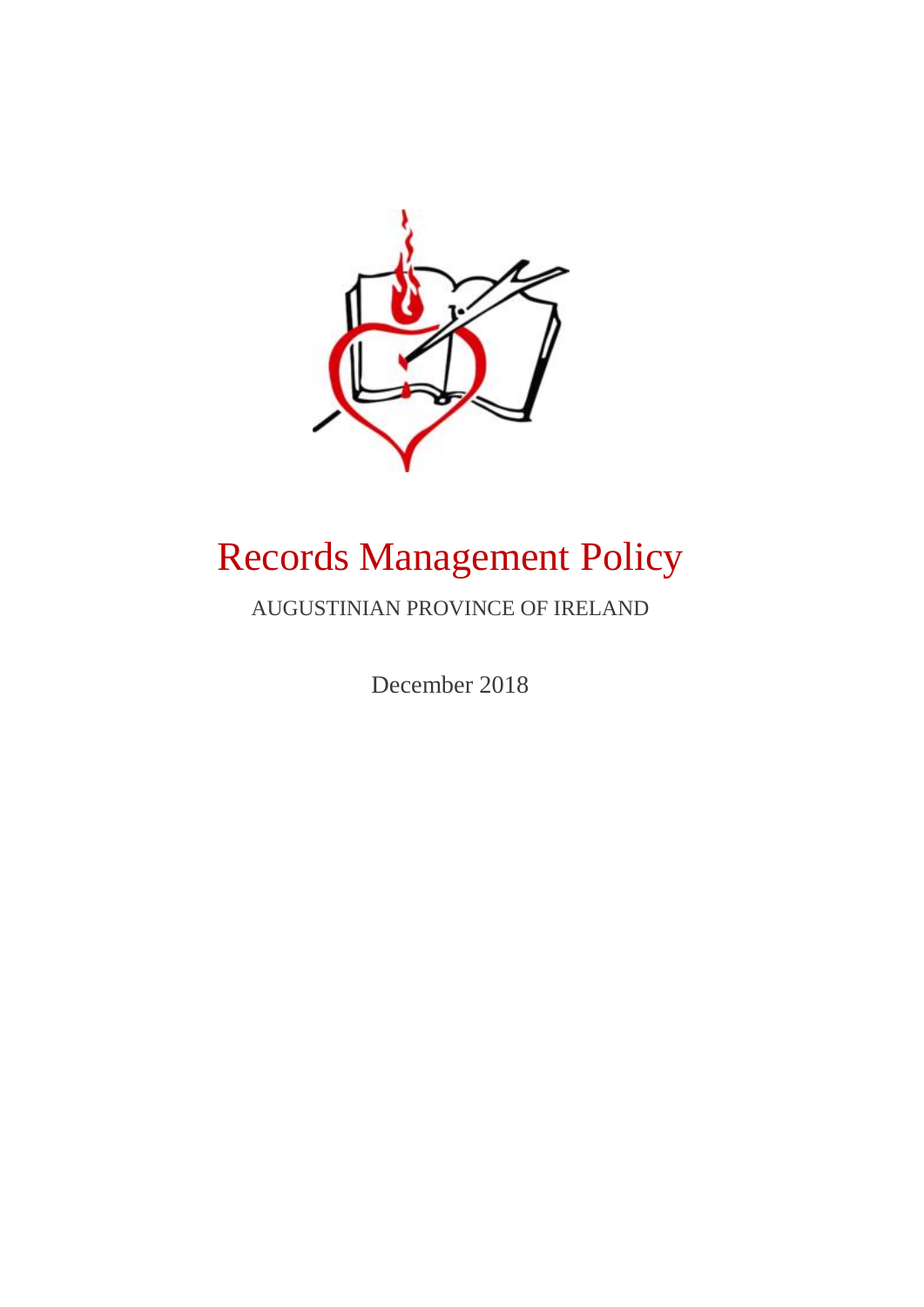# A U G U S T I N I A N P R O V I N C E OF I R E L A N D RECORDS MANAGEMENT POLICY

The Augustinian Province of Ireland has an ethical responsibility to maintain the highest standards of confidentiality in the safeguarding of information about its members, staff members and those individuals, donors, agencies and others that interact with the Province.

Information collection is essential to the Province in fulfilling its duties. The Records Management Policy of the Augustinian Province of Ireland extends to all records both manual and computer. A Records Management Policy aims to safeguard the collection, retention and use of all information and confers obligations on all friars, staff and volunteers in order to do so.

# **Why do we keep Records?**

We create records to support and enable us to conduct our business process, to ensure accountability, to fulfil our legal obligations and to ensure the continuous operation of Augustinian affairs. As such, records have administrative, evidential, legal, fiscal and historic value. With regard to legislation, most notably the Data Protection Act 1988, Amendment Act 2003 and EU GDPR 2018, we are obliged to keep up-to-date records and efficient means of accessing them to fulfil our legal commitments. This Records Management Policy works in tandem with the Augustinian Data Protection Policy and Privacy Statement which is available on our website [www.augustinians.ie.](http://www.augustinians.ie/)

# **How Records Management Works.**

The laws outlined above place a serious obligation on the Province to ensure records are captured within a comprehensive and effective Records Management System.

The following are activities that need to be conducted for a Records Management system to function.

Current Records – *are those that are held on site in offices and are used on a very regular basis.* 

Access to these records must be limited to authorised users only. Manual records must be filed in a way that enables them to be located easily.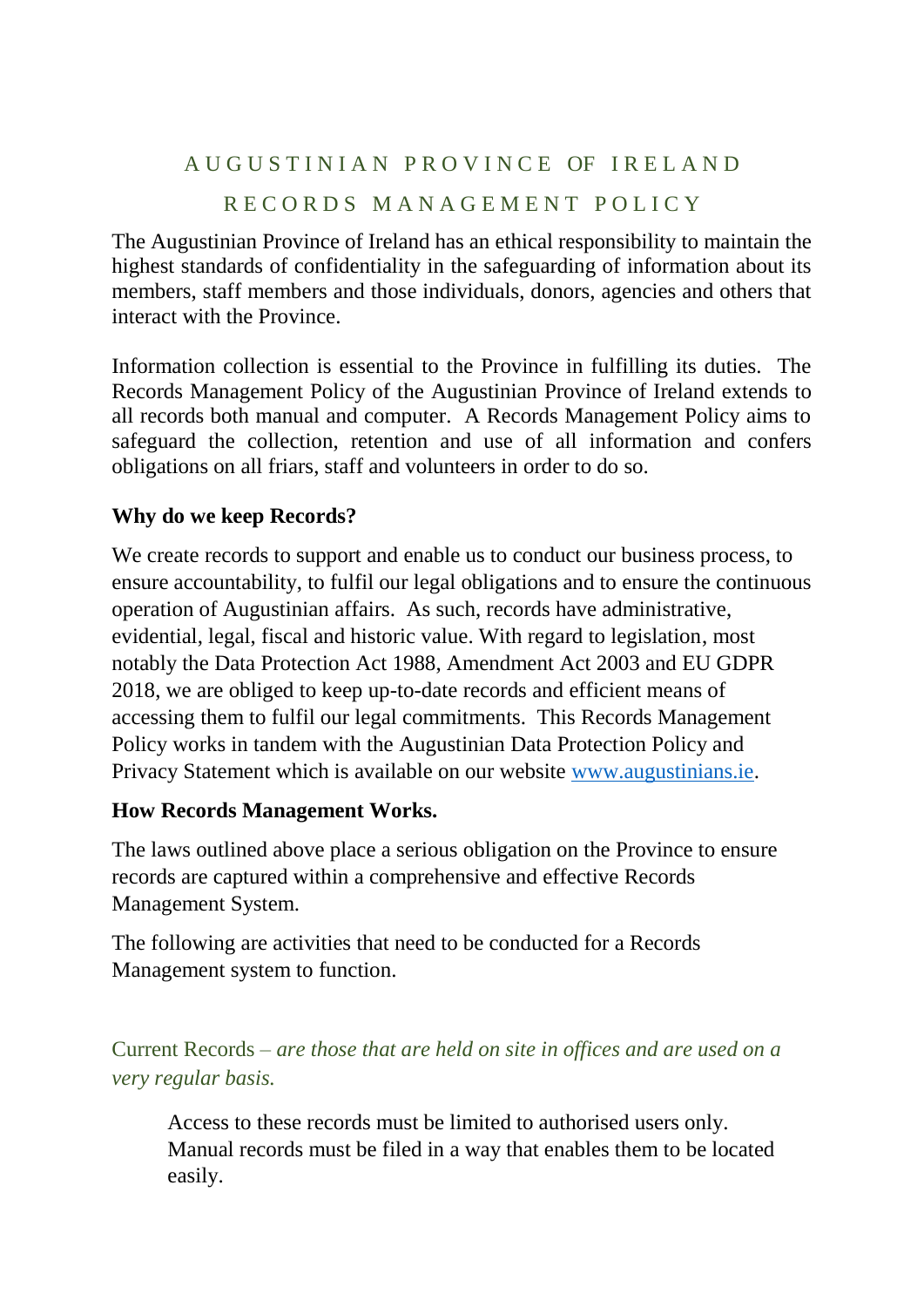When not in use, Records must be kept locked away. When stepping away from your computer always log-out. If using a computer in a public area always tilt your screen away from view. Computer Records must be password protected. Computer Records must be organised in such a way that they are easily retrieved (It should be possible to locate records within 5 clicks of a

mouse).

Computer Records must be encrypted and backed up to a server.

Non-current Records – *are records that are needed for occasional reference but can be kept in a holding/storage area.*

Manual records must be filed in a logical way that enables them to be located easily.

Manual records must be locked into a storage area accessed only by authorised users.

Non-current computer records can be saved to a back-up server or a portable device. (Bear in mind that portable devices such as USB keys, CD/DVDs are liable to obsolescence and should be monitored)

# Disposal – *this refers to records that should either be sent for archiving or disposed of in a responsible manner.*

Archives are records which have permanent or historical value to the organisation.

#### Disposal of Records

The Augustinian Province of Ireland ensures that all records are disposed of with due care and confidentiality. A reputable shredding company is used for disposal of documents, on site and in view of a selected overseer who is then provided with a certificate of safe disposal.

#### Records Survey

The Archivists of Ireland recommend that a Records Survey should be conducted as an indicator of the type of records held by an organisation to facilitate the formation of a Records Schedule. Some records have legal obligations attached to them.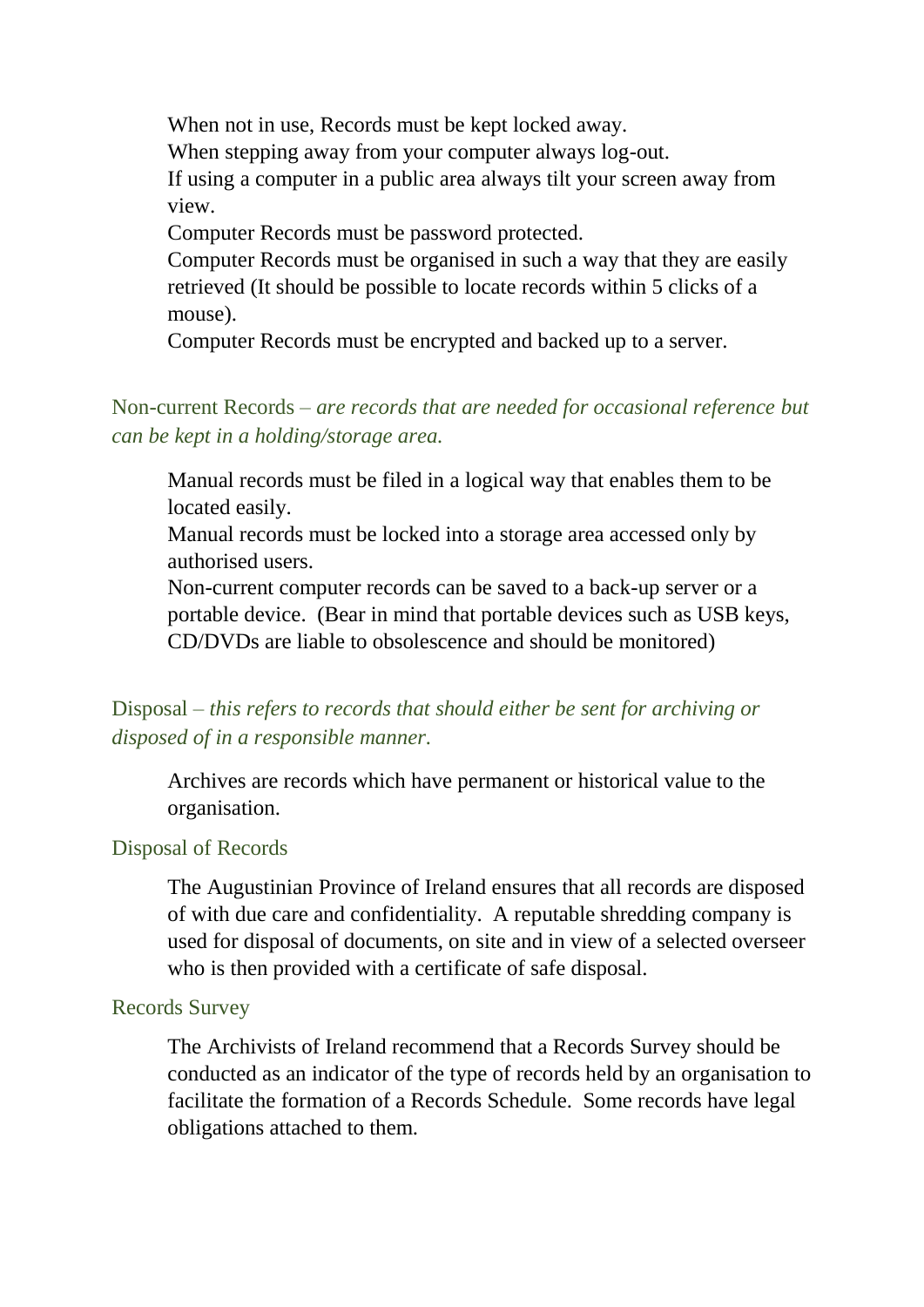### **Records Retention Guide**

| <b>Current Records</b> (in office)   |                                                                                                                   |
|--------------------------------------|-------------------------------------------------------------------------------------------------------------------|
| <b>General Administration</b>        | 1 year approx then send to storage                                                                                |
| Accounts/Finance                     | 1 year approx then send to storage                                                                                |
| <b>Non-Current Records (storage)</b> |                                                                                                                   |
| <b>General Administration</b>        | 3 years then either dispose, or, if<br>historically interesting, send to archives                                 |
| <b>Accounts/Finance</b>              | 7 years then dispose or send to archives                                                                          |
| <b>Human Resources</b>               | 1 year for unsolicited applications                                                                               |
|                                      | 1 year post termination                                                                                           |
|                                      | 2 years applications and interviews                                                                               |
|                                      | 3 years hours/annual leave                                                                                        |
|                                      | 5 years work permit                                                                                               |
|                                      | 7 years pay records (see accounts/finance)                                                                        |
|                                      | 8 years carers leave/parental leave etc.                                                                          |
| <b>Garda Vetting</b>                 | 4 Years – (Duration of Vetting Process)                                                                           |
| <b>Safeguarding</b>                  | Files relating to Criminal Investigations<br>have no retention schedule and are<br>retained on a permanent basis. |

The main reasons identified for the need of an efficient and effective records management system are as follows…

- To manage the creation and growth of records
- To improve efficiency and productivity
- To assimilate new records management technologies
- To ensure regulatory compliance
- To minimise litigation risks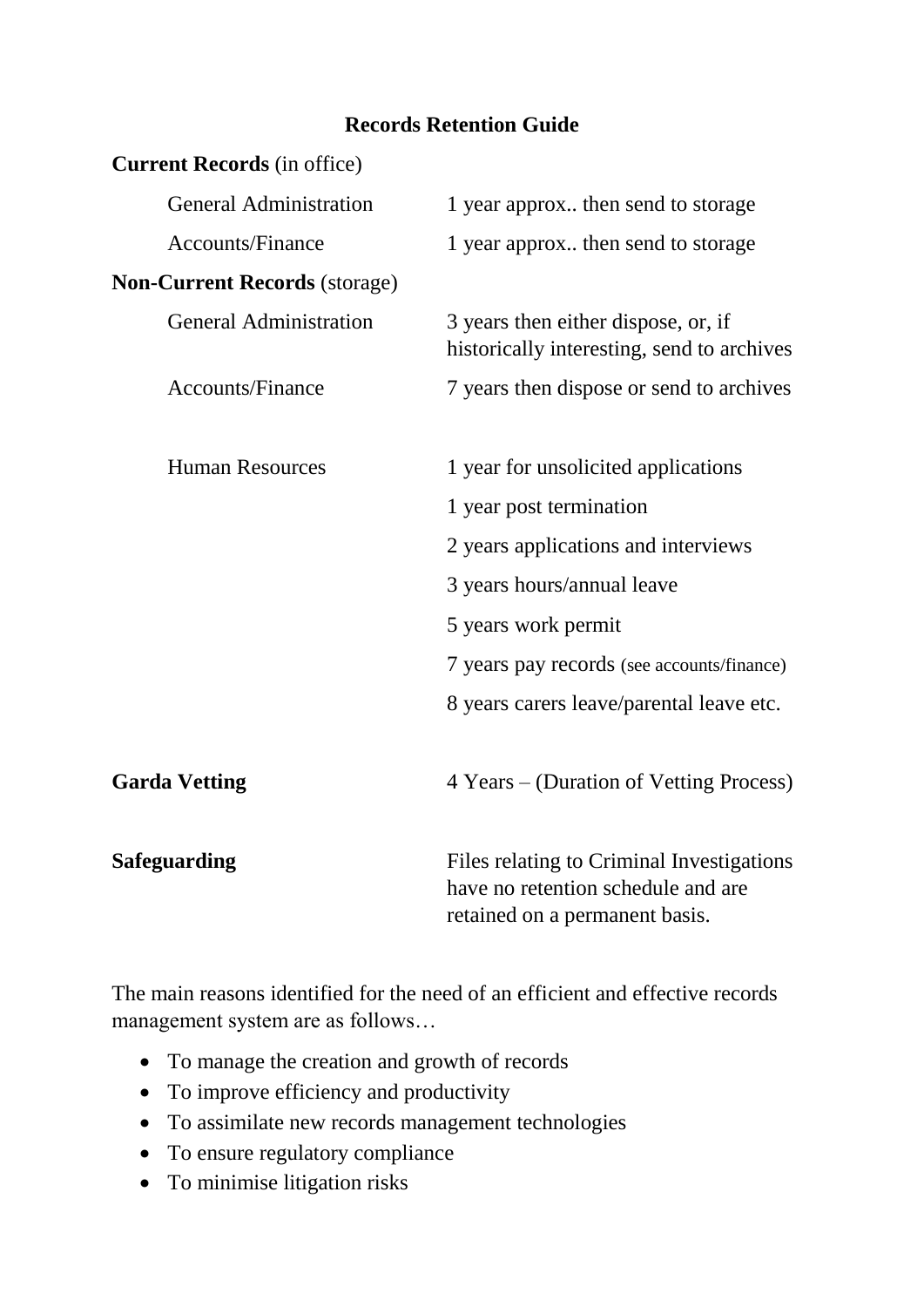- To safeguard vital information
- To support better management decision making.
- To preserve the Order's memory
- To foster professionalism

# **Vital Records.**

A list of vital records is held by the province. These include… Minutes of meetings, financial information, legal documentation etc. It is recommended that vital records be duplicated with one set being stored on site and the other off site in case of a disaster such as fire. (records can be stored on disc and retained in a fireproof safe).

# **Legislation.**

# **The Data Protection Acts**

The Data Protection Acts 1988/2003 and GDPR 2018 cover both computer and manual data. The Province undertakes key responsibilities in relation to Personal Data. Working together, these are summarised in the 8 rules of Data Protection and 7 Concepts of GDPR. Further information is available in our Privacy Statement and Data Protection Policy which is available on our website at [www.augustinians.ie.](http://www.augustinians.ie/)

# Characteristics of the Augustinian Province of Ireland Records Management Policy Statement.

**Compliance:** Records should comply with record keeping requirements arising from the current regulatory and accountability environment.

**Complete:** Records should contain relevant data, along with the structural and contextual information that is necessary to document our transactions.

**Comprehensive:** Records will document the complete range of the Order's business and will be created for all transactions for which any kind of evidential requirement exists.

**Accurate:** Records will accurately reflect the transactions that they document.

**Authentic:** It will be possible for us to prove that records are what they purport to be and that their purported creators did in fact create them.

**Inviolate:** Records will be securely maintained to prevent unauthorised access, alteration or removal. Information contained in a record will not be deleted,